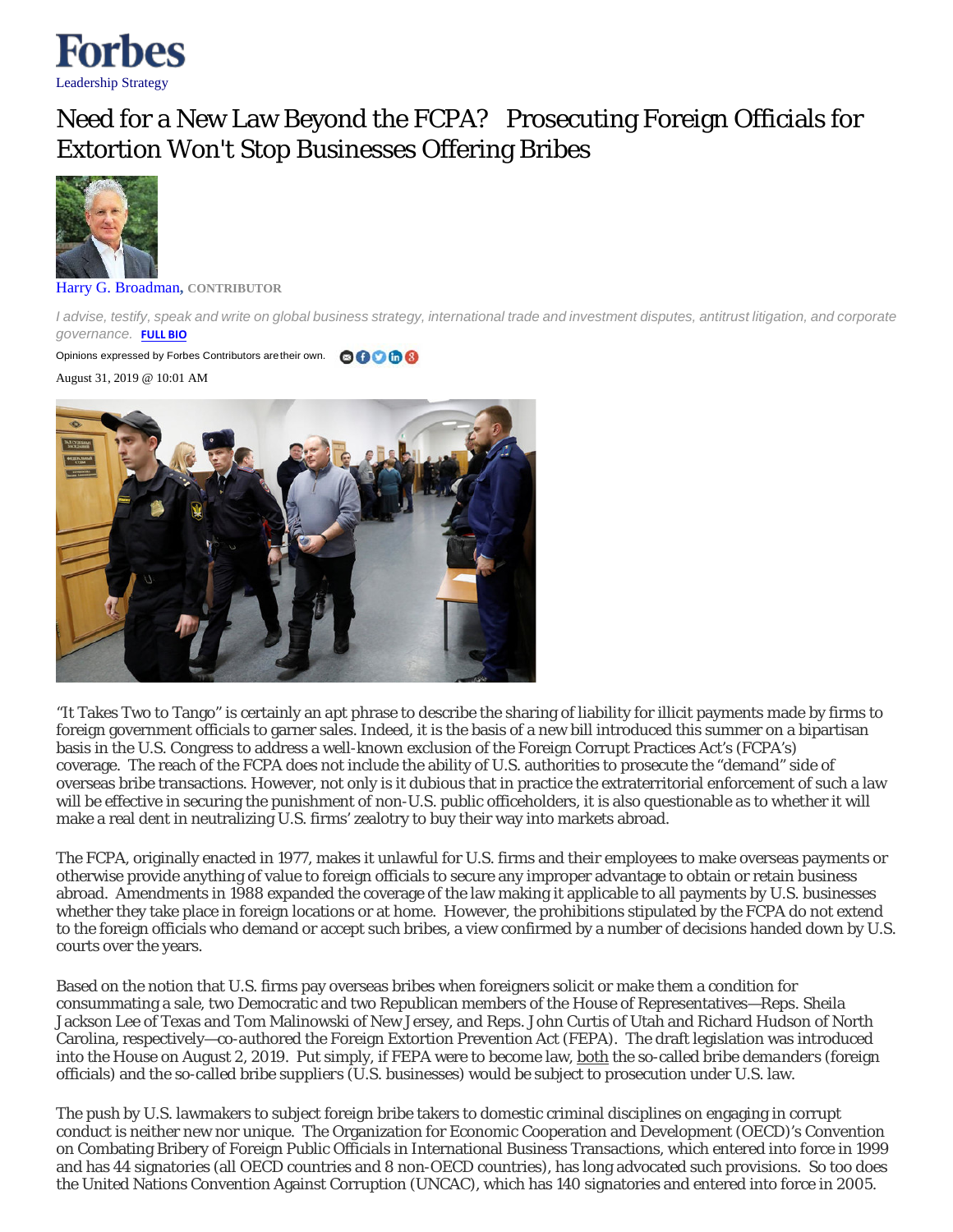At the national level, France, Switzerland and the U.K. stand out as having in place for some time regimes along the lines of what is being contemplated for the U.S.

The key question is, however, can such regimes be effective in restraining corruption substantially beyond what penalizing the supply side alone engenders? The rationale on which they are based is surely logical and sound. But there are critical factors that may obviate the hoped for intensification of constraints.

For one, operationalizing their enforcement, especially succeeding in prosecution, could be quite challenging.

If the bill recently introduced in Congress were to become law, its effectiveness largely would turn on whether the foreign officials involved can be remanded to the U.S. to face criminal charges.

Overseas governments without extradition treaties with our country can always resist turning in persons to U.S. custody. This is especially likely to be the case if the person is still holding office.

In such circumstances, at worst, if the U.S. were to issue a criminal indictment, the official (whether or not he or she is still in office) would need to restrict their travel to countries with whom the U.S. does not have extradition treaties and not engage in monetary transactions involving any U.S.-related financial institution. What this at least can instill, however, are enforceable restrictions on where corrupt foreign officials can spend the gains from their abuse of the system.

In countries where enforcement of penalties against foreign government officials who took bribes has been attempted, the empirical evidence readily available paints a mixed picture of the success of such pursuits.

The OECD published in 2018 the results of an innovative—albeit small scale—survey of cases where bribes were known to have been paid by businesses over 2008-2013. The survey sought to determine whether the counterpart officials who received such payments were prosecuted.

Of the 30 cases in which the survey questionnaire was fully completed—so as to be able to assess and compare the incidence of demand-side actions taken—the OECD found that enforcement penalties had been exacted on officials involved in two-thirds of these cases. Of these, only about one-half was subject to criminal sanctions.

Perhaps even more important in assessing the value-added of introducing demand-side restraints is that the underlying incentives and disincentives at play inducing businesses to engage in corruption are far more complex than a *simple demand and supply framework* suggests. And, I say this as a Ph.D. economist, where such frameworks are the heart and soul of the profession!

In the real world, i.e., beyond economic textbooks, the forces of supply and demand, whether with respect to the traditional sales and purchases of typical merchandise or services—and yes, even bribes—do not always operate in a static or unidirectional fashion. Supply and demand interact dynamically and often through circuitous pathways. What do I mean by this in the case of the bribes?

First, there are certainly the cases in which it is the kleptocrats who explicitly demand or request bribes from businesses. However, it is not always extortion at work here: there are many situations where such transactions are initiated on the supply-side. I know this firsthand from years working throughout the former Soviet Union—as well as in many emerging markets in other parts of the world—that competition among businesses to get contracts from government agencies can be fierce.

I know it is hard to believe, but firms in such situations have been known to offer side-payments to government officials even if they are *not* requested to do so. Indeed, payments by businesses have been used to persuade bureaucrats to turn competitive tenders into sole-source purchases. When U.S. firms are caught in these situations, the FCPA and its associated whistle-blower incentives, work wonders.

In such circumstances, demand-side penalties—such as those embodied in the proposed FEPA—in and of themselves may have little added value. To this end, U.S. officials may want to look at the U.K. Bribery Act of 2010. That law makes it an offense for foreign government officials to request, *accept or agree to accept* a bribe. While the effective enforcement of such a provision would still be limited to countries where extradition treaties with the U.S. exist, the U.K. Bribery Act goes a step further: beyond sanctioning the involved foreign government officials themselves, it also provides for the incrimination of the organizations *overall* if they fail to prevent bribes from taking place.